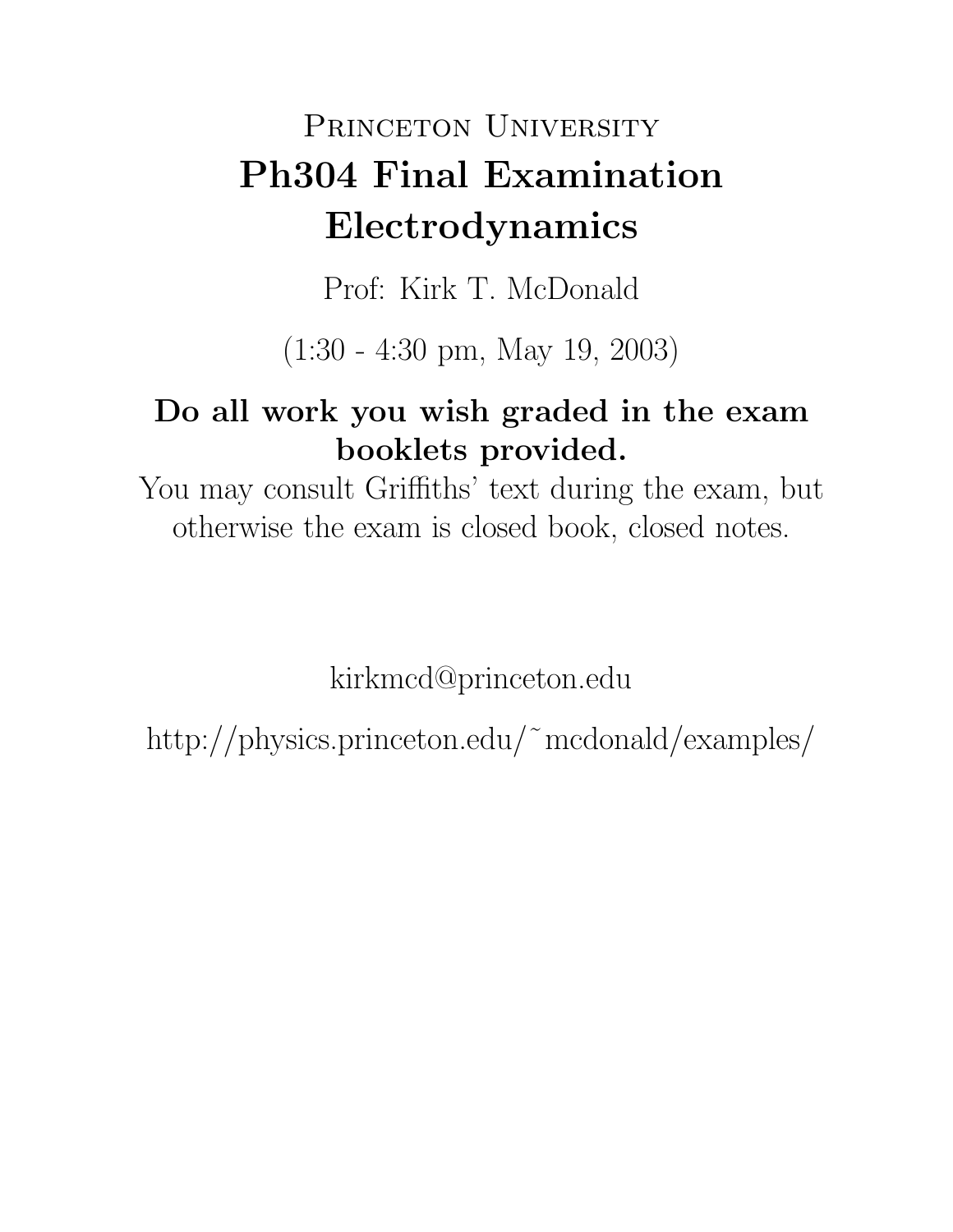#### **Please do all work in the exam booklets provided.**

#### **You may use either Gaussian or SI units on this exam.**

- 1. (20 pts.) All electrostatic fields **E** (*i.e.*, ones with no time dependence) can be derived from a scalar potential  $V$  ( $\mathbf{E} = -\nabla V$ ) and hence obey  $\nabla \times \mathbf{E} = -\nabla \times \nabla V = 0$ . The latter condition is sometimes considered to be a requirement for electrostatic fields. However, as you are to show in this problem, it is possible to have time-dependent electric fields (waves) that obey  $\nabla \times \mathbf{E} = 0$ . Such fields have been given the name "electrostatic waves".
	- (a) Show, using Maxwell's equations, that if an electric field **E** has no time dependence, then  $\nabla \times \mathbf{E} = 0$ .
	- (b) Show that a plane wave with electric field **E** parallel to the wave vector  $\mathbf{k} = k\hat{\mathbf{z}}$  (a longitudinal wave) can exist in a medium with no time-dependent magnetic field if the (time dependent part of the) electric displacement **D** is zero. This cannot occur in an ordinary dielectric medium, but can happen in a plasma. (Timeindependent electric and magnetic fields could, of course, be superimposed on the wave field.)
	- (c) Write potentials for the "electrostatic wave" of part (b) in both the Coulomb and Lorentz gauges.
	- (d) Discuss energy density and flow for such a wave, accounting for both the energy of the electric field and the kinetic energy of the electrons in the plasma in response to that field. You may assume that the positive ions remain at rest.
- 2. (20 pts.) The "quality factor" Q of a resonant cavity can be defined as  $2\pi$  times the ratio of the time-averaged stored energy to the energy lost per cycle. What is the maximum Q that can be attained with a cubical cavity of edge a whose walls are made of a "good" conductor of conductivity  $\sigma$  (and relative dielectric constant  $\epsilon_r = 1$  and relative permeability  $\mu_r = 1$ , when the cavity is operated at angular frequency  $\omega$ ? The cavity itself is under vacuum.

This problem is "straightforward, but lengthy". It may be convenient to break it up into several steps. In the first part, deduce relations for the electromagnetic fields, for the frequency as a function of wave number, and for the time-averaged stored energy assuming perfectly conducting walls. In the second part, suppose the walls have large but finite conductivity  $\sigma$  to deduce relations between the fields inside the material of the walls and those in the cavity, and from this the power transmitted into the walls. Finally, calculate the cavity Q.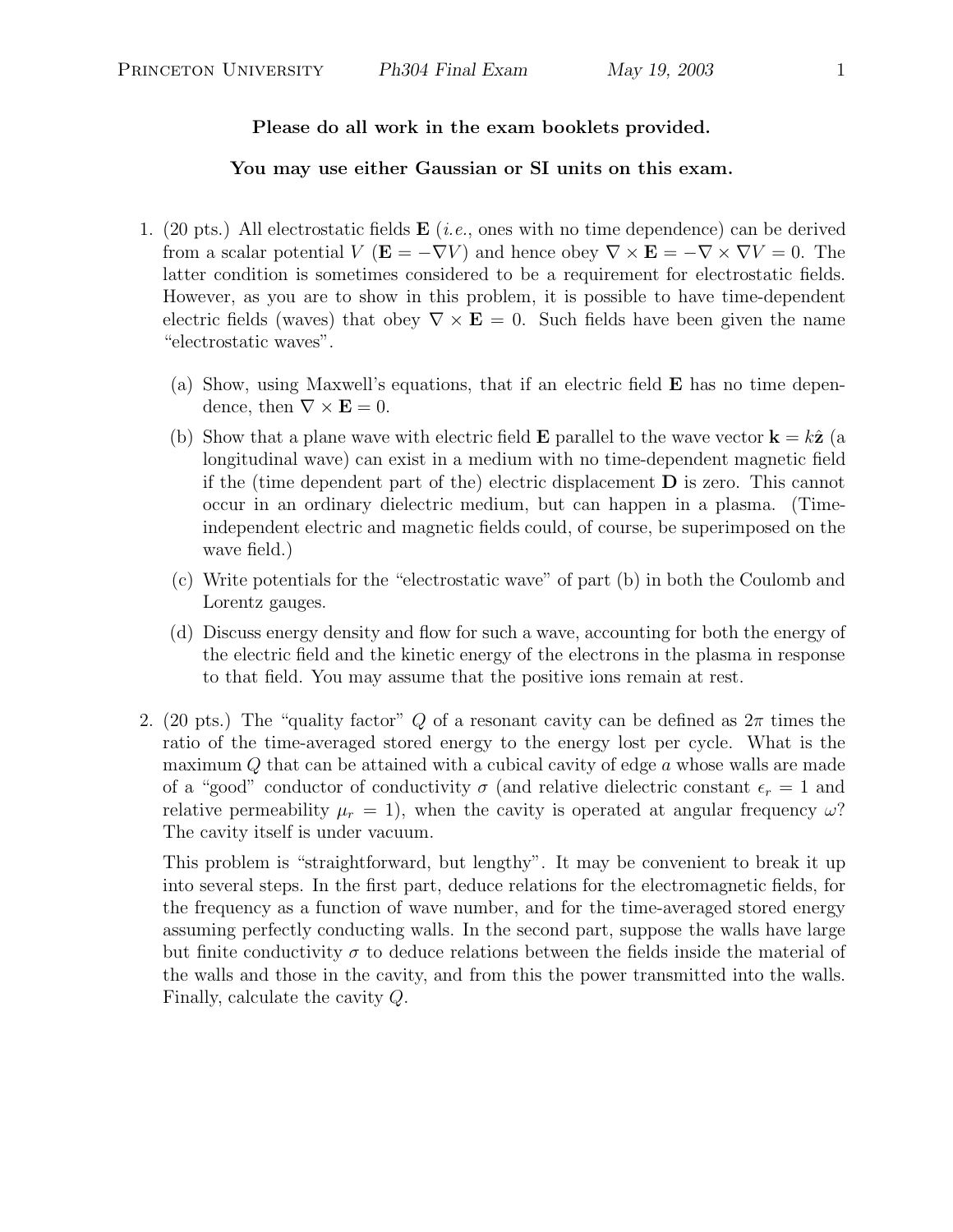3. (20 pts.) A turnstile antenna consists of a pair of half-wave, center-fed linear dipole antennas oriented at 90◦ to each other, and driven 90◦ out of phase, as shown below.



For simplicity, you may approximate the turnstile radiator as made of a pair of point dipoles of peak strength  $p_0$ , oscillating with angular frequency  $\omega$ , centered on the origin, one oriented along the  $x$  and the other along the  $y$  axis, with the second dipole driven 90◦ out of phase with respect to the first.

- (a) Deduce the electric and magnetic fields in the far-zone, and the (time-averaged) angular distribution  $\langle dP/d\Omega \rangle$  of the radiated power. What is the polarization of radiation in the plane  $z = 0$  and along the z axis?
- (b) Suppose a second, identical turnstile antenna is mounted with its center at  $z =$  $\lambda/4$ , and driven in phase with the first antenna. What is the angular distribution of the radiation now?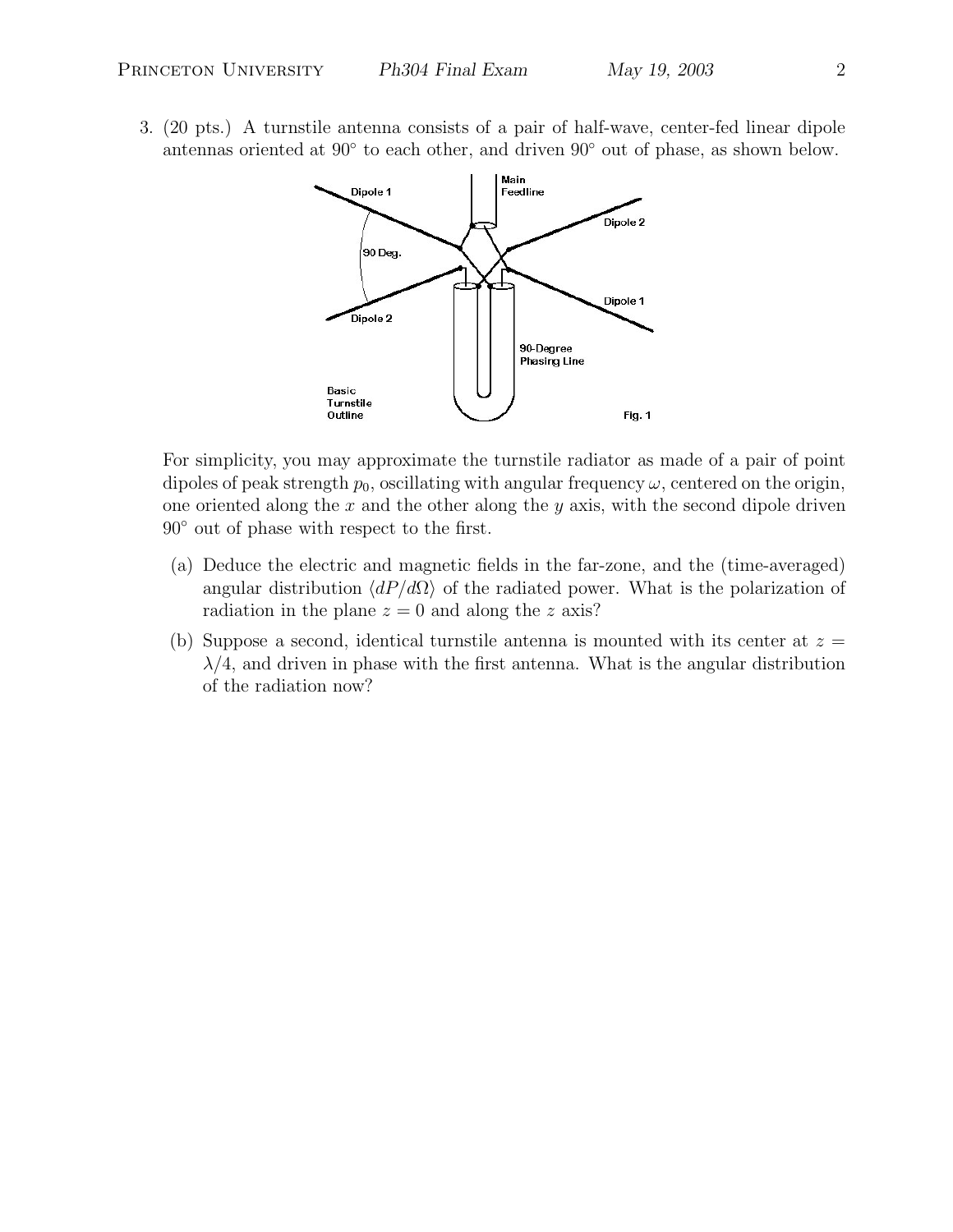#### **Solutions**

## 1. (a)  $\nabla \times \mathbf{E} = 0$  if **E** Has No Time Dependence

We first verify that Maxwell's equations imply that when an electric field **E** has no time dependence, then  $\nabla \times \mathbf{E} = 0$ .

If  $\partial \mathbf{E}/\partial t = 0$ , then the magnetic field **B** obeys  $\partial^2 \mathbf{B}/\partial t^2 = 0$ , as follows on taking the time derivative of Faraday's law,  $c\nabla \times \mathbf{E} = -\partial \mathbf{B}/\partial t$  in Gaussian units. In principle, this is consistent with a magnetic field that varies linearly with time,  $\mathbf{B}(\mathbf{r},t) = \mathbf{B}_0(\mathbf{r}) + \mathbf{B}_1(\mathbf{r})t$ . However, this leads to arbitrarily large magnetic fields at early and late times, and is excluded on physical grounds. Hence,  $\frac{\partial \mathbf{E}}{\partial t} = 0$ implies that  $\partial \mathbf{B}/\partial t = 0$  also, and  $\nabla \times \mathbf{E} = 0$  according to Faraday's law.

### (b) **Electrostatic Plane Waves Must have**  $D = 0$

We next consider some general properties of a longitudinal plane electric wave, taken to have the form

$$
\mathbf{E} = E_z \hat{\mathbf{z}} e^{i(kz - \omega t)}.
$$
 (1)

This obeys  $\nabla \times \mathbf{E} = 0$ , and so can be derived from an electric potential, namely

$$
\mathbf{E} = -\nabla V \qquad \text{where} \qquad V = i \frac{E_z}{k} e^{i(kz - \omega t)}.
$$
 (2)

The electric wave (1) has no associated magnetic wave, since Faraday's law tells us that ∂**B**

$$
0 = \nabla \times \mathbf{E} = -\frac{1}{c} \frac{\partial \mathbf{B}}{\partial t},
$$
\n(3)

and any magnetic field in the problem must be static.

It is well known that electromagnetic waves in vacuum are transverse. A longitudinal electric wave can only exist in a medium that can support a nonzero polarization density **P** (volume density of electric dipole moments). The polarization density implies an effective charge density  $\rho$  given by

$$
\rho = -\nabla \cdot \mathbf{P} \tag{4}
$$

which is consistent with the first Maxwell equation,

$$
\nabla \cdot \mathbf{E} = 4\pi \rho,\tag{5}
$$

only if

$$
\mathbf{P} = -\frac{\mathbf{E}}{4\pi},\tag{6}
$$

in which case the electric displacement  $\bf{D}$  of the longitudinal wave vanishes,

$$
\mathbf{D} = \mathbf{E} + 4\pi \mathbf{P} = 0. \tag{7}
$$

Hence, the (relative) dielectric constant  $\epsilon$  also vanishes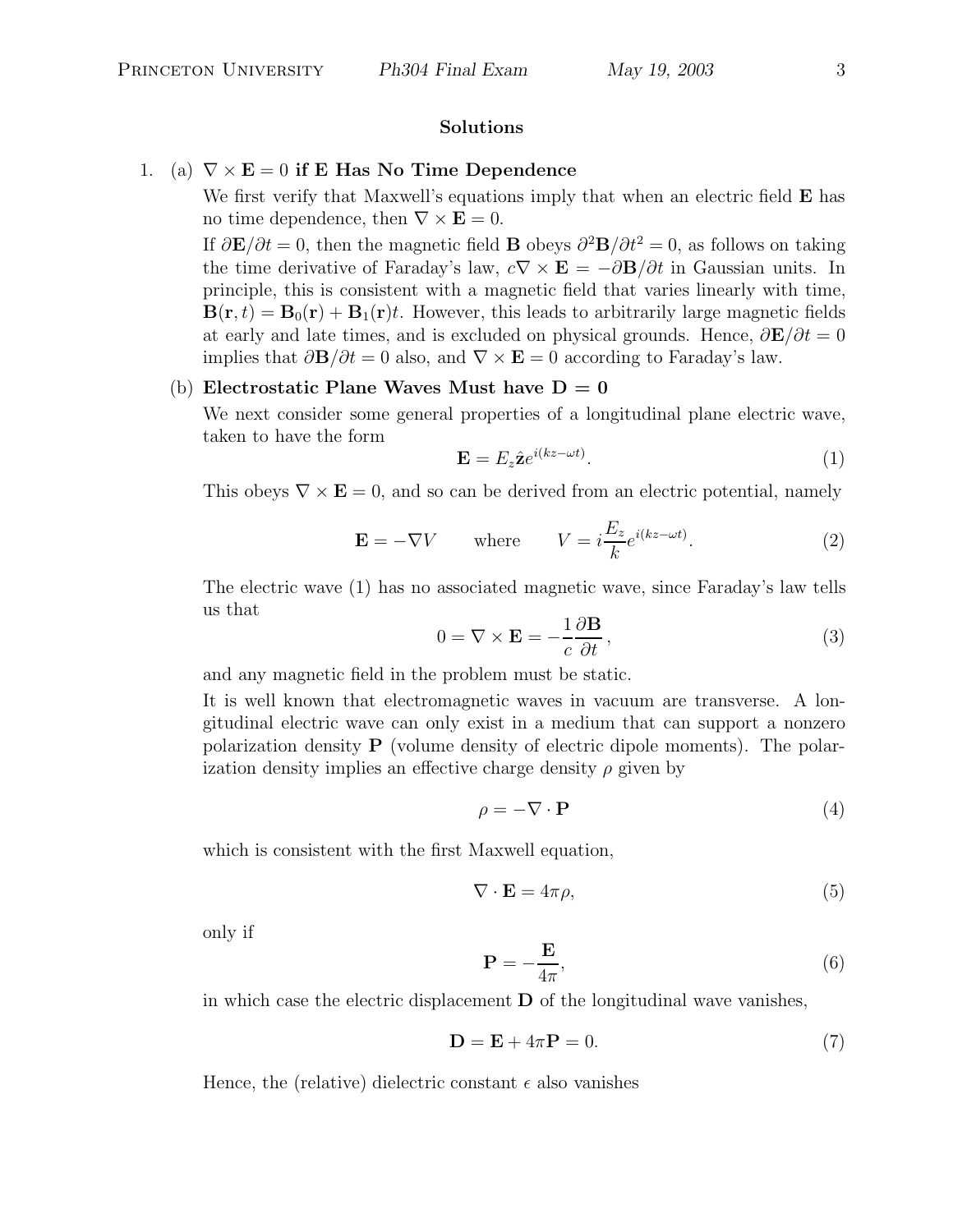Strictly speaking, eq. (6) could read  $\mathbf{P} = -\mathbf{E}/4\pi + \mathbf{P}'$ , for any field  $\mathbf{P}'$  that obeys  $\nabla \cdot \mathbf{P}' = 0$ . However, since any magnetic field in the problem is static, the fourth Maxwell equation tells us that

$$
\nabla \times \mathbf{B} = \frac{4\pi}{c} \left( \mathbf{J} + \frac{1}{4\pi} \frac{\partial \mathbf{E}}{\partial t} \right)
$$
 (8)

has no time dependence. Recalling that the polarization current is related by

$$
\mathbf{J} = \frac{\partial \mathbf{P}}{\partial t},\tag{9}
$$

we again find relation  $(6)$  with the possible addition of a static field  $P'$  that is associated with a truly electrostatic field **E** . In sum, a longitudinal electric wave described by eqs. (1), (6) and (7) can coexist with background electrostatic and magnetostatic fields of the usual type.

Maxwell's equations alone provide no relation between the wave number k and the wave frequency  $\omega$  of the longitudinal wave, and hence the wave phase velocity  $\omega/k$  is arbitrary. This suggests that purely longitudinal electric waves are best considered as limiting cases of more general waves, for which additional physical relations provide additional information as to the character of the waves.

*When*  $\nabla \times \mathbf{E} = 0$ , the magnetic field **B** has no time dependence. It is therefore *tempting to conclude that the magnetic field* **H** *and the magnetization* **M** *also have no time dependence, since*  $\mathbf{B} = \mathbf{H} + 4\pi\mathbf{M}$ *. Then the Maxwell equation*  $\nabla \times \mathbf{H} = (4\pi/c)\mathbf{J}_{\text{free}} + \partial \mathbf{D}/\partial t$  would imply that the displacement **D** has no time *dependence. However, there exist interesting phenomena called spin waves in which*  $\mathbf{B} = 0$ , but  $\mathbf{H} = -4\pi \mathbf{M}$  *have nontrivial behavior. See,* 

*http://physics.princeton.edu/*˜*mcdonald/examples/spinwave.pdf*

(c) **Gauge Invariance**

Since the electric wave (1) has no associated magnetic field, we can define its vector potential **A** to be zero, which is certainly consistent with the Coulomb gauge condition  $\nabla \cdot \mathbf{A} = 0$ . Using eq. (2) for the scalar potential, the potentials in the Coulomb can be written

$$
V = i\frac{E_z}{k}e^{i(kz - \omega t)}, \qquad \mathbf{A} = 0 \qquad \text{(Coulomb gauge).} \tag{10}
$$

Suppose, however, we prefer to work in the Lorentz gauge, for which

$$
\nabla \cdot \mathbf{A} = -\frac{1}{c} \frac{\partial V}{\partial t}.
$$
 (11)

Then, the vector potential will be nonzero, and the electric field is related by

$$
\mathbf{E} = -\nabla V - \frac{1}{c} \frac{\partial \mathbf{A}}{\partial t} = E_x \hat{\mathbf{z}} e^{i(kz - \omega t)}.
$$
 (12)

Clearly the potentials have the forms

$$
\mathbf{A} = A_z \hat{\mathbf{z}} e^{i(kz - \omega t)}, \qquad V = V_0 e^{i(kz - \omega t)}, \tag{13}
$$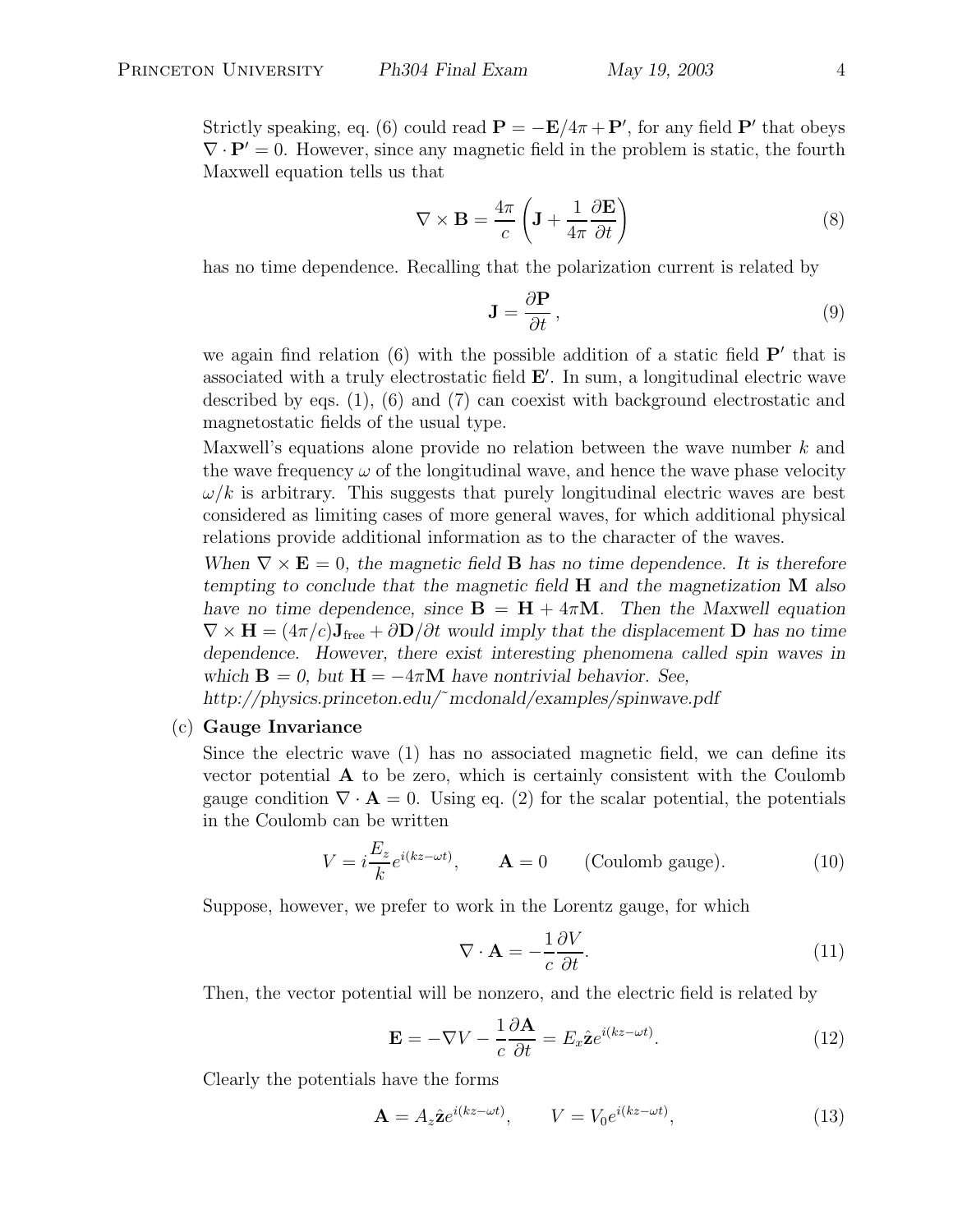which are consistent with  $\mathbf{B} = \nabla \times \mathbf{A} = 0$ . From the Lorentz gauge condition (11) we have

$$
kA_z = \frac{\omega}{c}V_0,\tag{14}
$$

and from eq. (12) we find

$$
E_z = ikV_0 + i\frac{\omega}{c}A_z.
$$
\n(15)

Hence,

$$
\mathbf{A} = -i \frac{\omega c}{\omega^2 + k^2 c^2} E_x \hat{\mathbf{z}} e^{i(kz - \omega t)}, \quad V = -i \frac{k c^2}{\omega^2 + k^2 c^2} E_z e^{i(kz - \omega t)} \quad \text{(Lorentz gauge)}.
$$
\n(16)

We could also derive the wave (1) from the potentials

$$
\mathbf{A} = -i\frac{c}{\omega} E_z \hat{\mathbf{x}} e^{i(kz - \omega t)}, \qquad V = 0 \qquad \text{(Neumann?)} \text{ gauge).} \tag{17}
$$

Thus, an "electrostatic wave" is not necessarily associated with an "electrostatic" scalar potential.

#### (d) **Energy Considerations**

A common expression for the electric field energy density is  $\mathbf{E} \cdot \mathbf{D}/8\pi$ . However, this vanishes for longitudinal electric waves, according to eq. (7). Further, since the longitudinal electric wave can exist with zero magnetic field, there is no Poynting vector  $\mathbf{S} = (c/4\pi)\mathbf{E} \times \mathbf{H}$  or momentum density  $\mathbf{p}_{\text{field}} = \mathbf{D} \times \mathbf{B}/4\pi c$ , according to the usual prescriptions.

Let us recall the origins of the standard lore. Namely, the rate of work done by the field **E** on current density **J** is

$$
\mathbf{J} \cdot \mathbf{E} = \frac{\partial \mathbf{P}}{\partial t} \cdot \mathbf{E} = -\frac{1}{4\pi} \frac{\partial \mathbf{E}}{\partial t} \cdot \mathbf{E} = -\frac{\partial E^2 / 8\pi}{\partial t},
$$
(18)

using eqs. (6) and (9). This work is done at the expense of the electric field energy density  $u_{\text{field}}$ , which we therefore identify as

$$
u_{\text{field}} = \frac{E^2}{8\pi} = \frac{E_x^2}{8\pi} \cos^2(kz - \omega t),
$$
 (19)

for the longitudinal wave (1). We readily interpret this energy density as moving in the  $+z$  direction at the phase velocity  $v_p = \omega/k$ , even though the derivation of eq. (18) did not lead to a Poynting vector.

We should also note that energy is stored in the medium in the form of kinetic energy of the electrons (and, in general, ions as well) that contribute to the polarization,

$$
\mathbf{P} = Ne(\mathbf{x} - \mathbf{x}_0) = -\frac{\mathbf{E}}{4\pi}.
$$
 (20)

Thus, the velocity of an electron is given by

$$
\mathbf{v} = \mathbf{v}_0 - \frac{\dot{\mathbf{E}}}{4\pi Ne} = \mathbf{v}_0 - \frac{\omega E_x \hat{\mathbf{x}}}{4\pi Ne} \sin(kx - \omega t).
$$
 (21)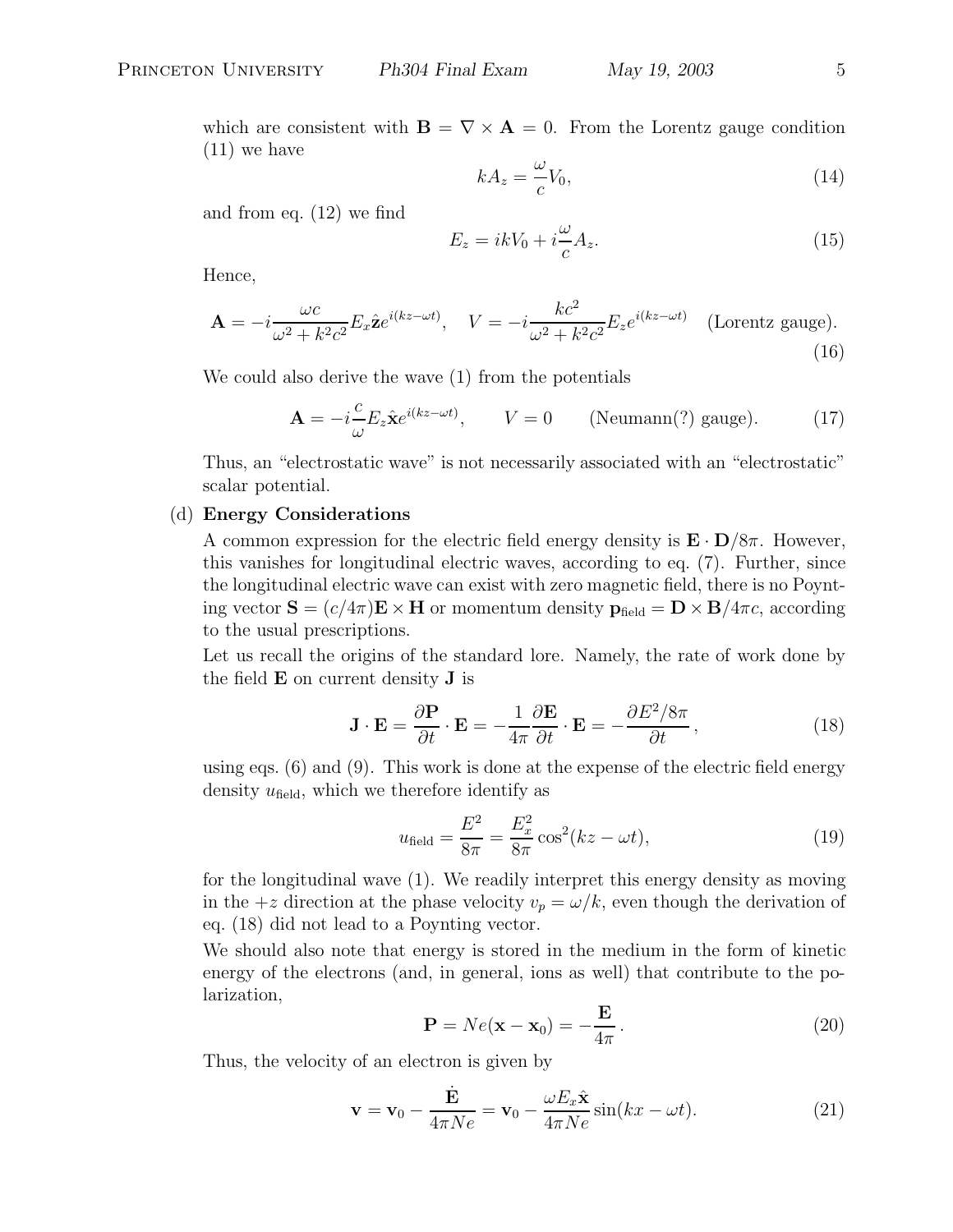In squaring this to get the kinetic energy, we neglect the term in  $\mathbf{v}_0 \cdot \hat{\mathbf{z}}$ , assuming its average to be zero as holds for a medium that is at rest on average (and also holds for a plasma in a tokamak when z is taken as the radial coordinate in a small volume). Then, we find the mechanical energy density to be

$$
u_{\text{mech}} = \frac{1}{2} N m v^2 = \frac{1}{2} N m v_0^2 + \frac{E_z^2}{8\pi} \frac{\omega^2 m}{4\pi N e^2} \sin^2(kz - \omega t) = u_{\text{mech},0} + \frac{\omega^2}{\omega_p^2} \frac{E_x^2}{8\pi} \sin^2(kz - \omega t),\tag{22}
$$

where  $\omega_p = \sqrt{4\pi Ne^2/m}$  is the plasma frequency. We again can interpret the additional term as an energy density that flows in the  $+x$  direction at the phase velocity.

The total, time-averaged energy density associated with the longitudinal wave is

$$
\langle u_{\text{wave}} \rangle = \frac{\omega^2 + \omega_p^2}{2\omega_p^2} \frac{E_z^2}{8\pi} \,. \tag{23}
$$

If the wave frequency is less than the plasma frequency, as is the case for examples of Bernstein waves discussed in

 $\mathbf{r}$ 

http://physics.princeton.edu/~mcdonald/examples/bernstein.pdf, the longitudinal electric field energy density is larger than that of the mechanical energy density of the wave.

2. We can anticipate the answer to this question via dimensional analysis. The stored energy is proportional to the cavity volume times the square of the field strength:  $\langle U \rangle \propto a^3 |\mathbf{E}_0|^2$ . Energy is lost into the cavity walls, and the fields die out over roughly one skin depth d. The energy lost is therefore proportional to the volume in the walls that contains one skin depth, times the square of the field strength:  $\Delta U_{\text{cycle}} \propto a^2 d |\mathbf{E}_0|^2$ . Hence, the cavity Q varies as  $Q \propto \langle U \rangle / \Delta U_{\text{cycle}} \propto a/d$ .

#### (a) **Fields in the cavity, if the walls are perfect conductors**

The cubical cavity extends over  $0 < x < a, 0 < y < a, 0 < z < a$ . The boundary conditions for perfectly conducting walls are that the tangential component of the electric field, and the normal component of the magnetic field, vanish at the walls. In the cavity, the fields obey the wave equation

$$
\nabla^2 \mathbf{E}, \mathbf{B} + \frac{1}{c^2} \frac{\partial \mathbf{E}, \mathbf{B}}{\partial t^2} = 0.
$$
 (24)

We seek standing-wave solutions with angular frequency  $\omega$ ,

$$
\mathbf{E}, \mathbf{B} = \mathbf{E}, \mathbf{B}(x, y, z)e^{-i\omega t}, \tag{25}
$$

for which the wave equation (24) becomes the Helmhotz equation

$$
\nabla^2 \mathbf{E}, \mathbf{B} + k^2 \mathbf{E}, \mathbf{B} = 0,
$$
\n(26)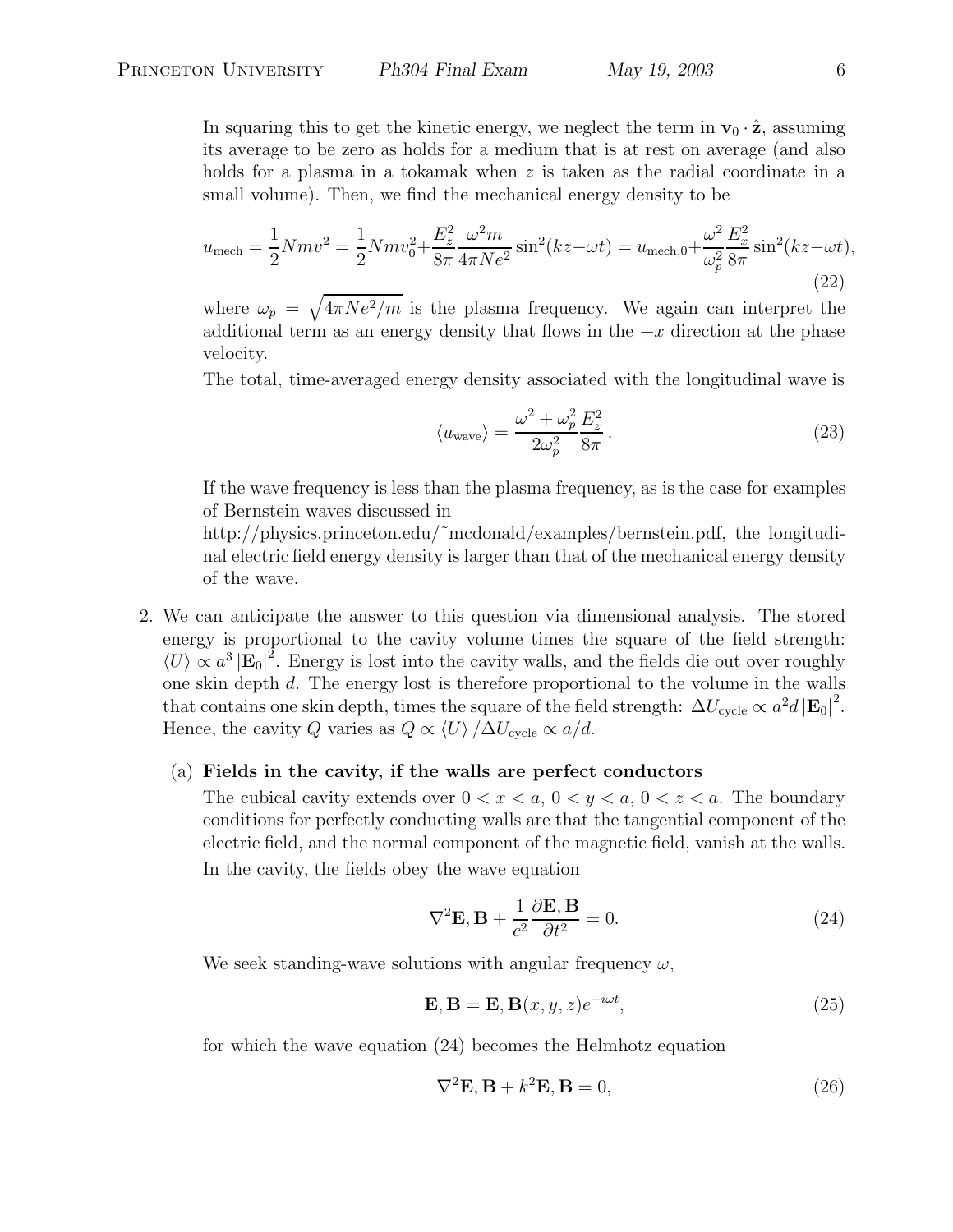$$
\psi = X(x)Y(y)Z(z). \tag{27}
$$

Inserting this in the Helmholtz equation (26) and dividing by  $\psi$ , we are led to the three separated equations

$$
X'' = -k_x^2 X, \qquad Y'' = -k_y^2 Z, \qquad Z'' = -k_z^2 Z,\tag{28}
$$

where the separation constants  $k_x$ ,  $k_y$  and  $k_z$  obey

$$
k^2 = k_x^2 + k_y^2 + k_z^2.
$$
 (29)

Clearly, the functions X, Y and Z are sines and cosines (such as  $X = \cos k_x x$ , *etc.*).

Consider, for example,  $\psi = E_x$ . This component is tangential to the walls at  $y = 0$ , a and at  $z = 0$ , a, and so must vanish there. Hence, the functions Y and Z for  $E_x$  must be sines, not cosines, and the separation constants must be of the form  $k_y = m\pi/a$ ,  $k_z = n\pi/a$ . When we consider  $\psi = E_y$  or  $E_z$  we learn that  $k_x = l\pi/a$  (where l, m, n are integers). That is the wave vector **k** can be written

$$
\mathbf{k} = \frac{\pi}{z}(l, m, n). \tag{30}
$$

We also learn that the functions X and Z for  $E_y$ , and the functions X and Y for  $E_z$  must be sines. So far, we haven't learned of the character of function X of  $E_x$ , Y of  $E_y$  or Z of  $E_z$ .

If we now consider  $\psi$  to be a component of the magnetic field, whose normal component vanishes as the wall, we learn that the function X of  $B_x$  must have the form  $\sin \frac{1}{\pi x/a}$ , and likewise that function Y of  $B_y$  and function Z of  $B_z$  are sines also.

So far, we have that

$$
E_x = E_{x0} X_{E_x} \sin \frac{m\pi y}{a} \sin \frac{n\pi z}{a} e^{-i\omega t}, \qquad (31)
$$

$$
E_y = E_{y0} \sin \frac{l\pi x}{a} Y_{E_y} \sin \frac{n\pi z}{a} e^{-i\omega t}, \qquad (32)
$$

$$
E_z = E_{z0} \sin \frac{l\pi x}{a} \sin \frac{m\pi y}{a} Z_{E_z} e^{-i\omega t}, \qquad (33)
$$

$$
B_x = B_{x0} \sin \frac{l\pi x}{a} Y_{B_x} Z_{B_x} e^{-i\omega t}, \qquad (34)
$$

$$
B_y = B_{y0} X_{B_y} \sin \frac{m \pi y}{a} Z_{B_y} e^{-i\omega t}, \qquad (35)
$$

$$
B_z = B_{z0} X_{E_z} Y_{B_z} \sin \frac{n \pi z}{a} e^{-i\omega t}.
$$
 (36)

To go further, we can use Faraday's law to relate **E** and **B**. For example, the x component of this tells us that

$$
-\frac{1}{c}\frac{\partial B_x}{\partial t} = ikB_x = \frac{\partial E_y}{\partial z} - \frac{\partial E_z}{\partial y}.
$$
 (37)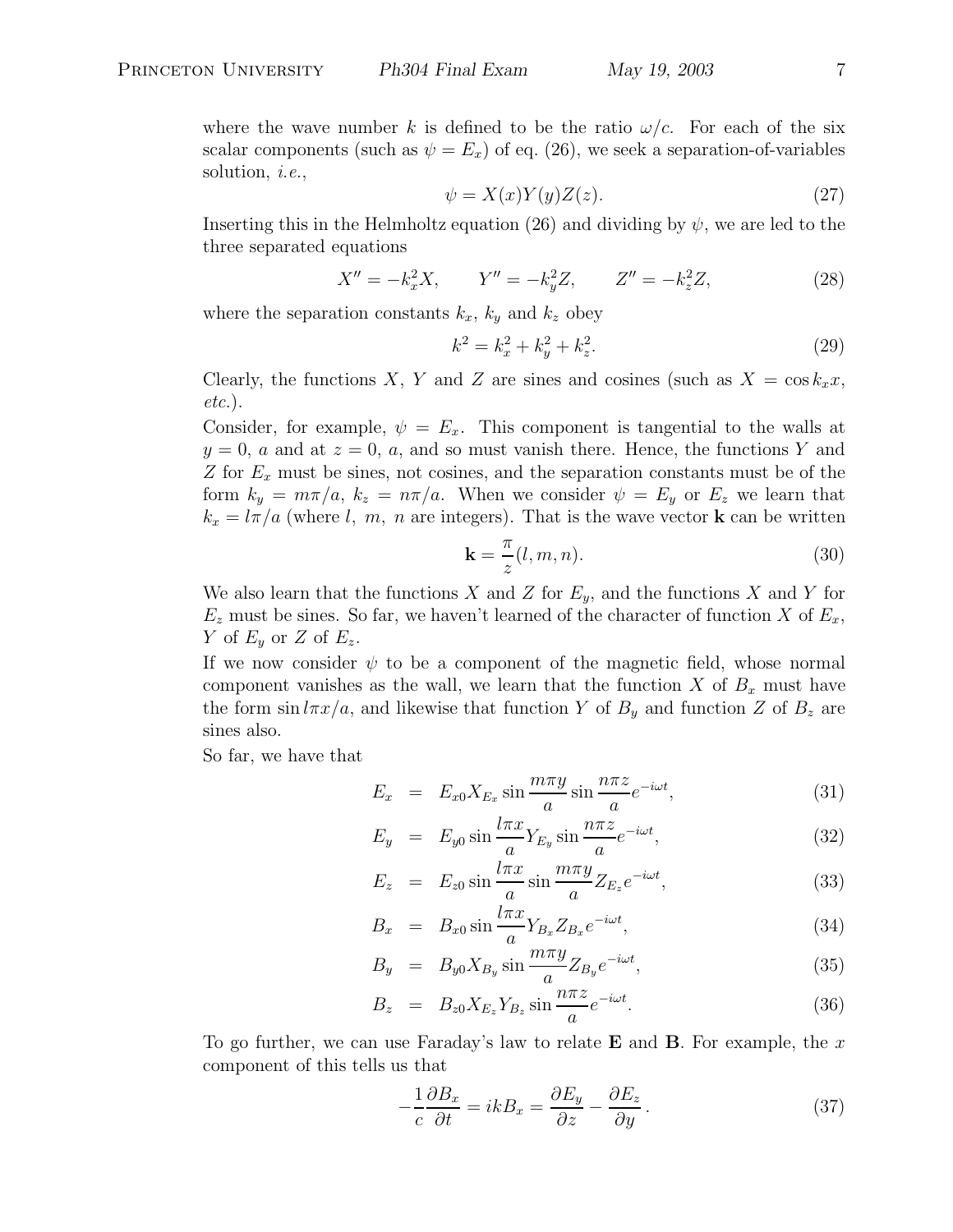Comparing with the forms (32), (33) and (34), we see that  $Y_{E_u}$  must be  $\cos m\pi y/a$ ,  $Z_{E_z}$  must be  $\cos n\pi z/a$  and  $X_{B_x}$  must be  $\sin l\pi x/a$ . By similar consideration of the y and z components of Faraday's law, we see that the fields have the form

$$
E_x = E_{x0} \cos \frac{l \pi x}{a} \sin \frac{m \pi y}{a} \sin \frac{n \pi z}{a} e^{-i \omega t}, \qquad (38)
$$

$$
E_y = E_{y0} \sin \frac{l\pi x}{a} \cos \frac{m\pi y}{a} \sin \frac{n\pi z}{a} e^{-i\omega t}, \qquad (39)
$$

$$
E_z = E_{z0} \sin \frac{l\pi x}{a} \sin \frac{m\pi y}{a} \cos \frac{n\pi z}{a} e^{-i\omega t}, \qquad (40)
$$

$$
B_x = B_{x0} \sin \frac{l\pi x}{a} \cos \frac{m\pi y}{a} \cos \frac{n\pi z}{a} e^{-i\omega t}, \tag{41}
$$

$$
B_y = B_{y0} \cos \frac{l\pi x}{a} \sin \frac{m\pi y}{a} \cos \frac{n\pi z}{a} e^{-i\omega t}, \qquad (42)
$$

$$
B_z = B_{z0} \cos \frac{l\pi x}{a} \cos \frac{m\pi y}{a} \sin \frac{n\pi z}{a} e^{-i\omega t}.
$$
 (43)

The normalizations

$$
\mathbf{E}_0 = (E_{x0}, E_{y0}, E_{z0}) \quad \text{and} \quad \mathbf{B}_0 = (B_{x0}, B_{y0}, B_{z0}) \quad (44)
$$

are not yet determined. The Maxwell equations  $\nabla \cdot \mathbf{E} = 0 = \nabla \cdot \mathbf{B}$  require that

$$
\mathbf{E}_0 \cdot \mathbf{k} = 0 = \mathbf{B}_0 \cdot \mathbf{k},\tag{45}
$$

while the Maxwell equations  $\nabla \times \mathbf{E} = -\partial \mathbf{B}/\partial ct$  and  $\nabla \times \mathbf{B} = \partial \mathbf{E}/\partial ct$  require that

$$
ik\mathbf{B}_0 = \mathbf{k} \times \mathbf{E}_0, \qquad -ik\mathbf{E}_0 = \mathbf{k} \times \mathbf{B}_0.
$$
 (46)

The vectors  $\mathbf{E}_0$ ,  $\mathbf{B}_0$  and **k** form an orthogonal triad where  $|\mathbf{E}_0| = |\mathbf{B}_0|$ . For a given set of indices  $(l, m, n)$  there are, in general, two solutions to eq. (45), *i.e.*, two polarizations of the fields. The 5 distinct equations of (45) and (46) imply that of the six components of  $\mathbf{E}_0$  and  $\mathbf{B}_0$  is independent. That is, for a given set of indices  $(l, m, n)$  and of polarization, the strength of the fields **E** and **B** can be characterized by a single scalar parameter.

(b) Inserting any of the field components (38)-(43) into the Helmholtz equation (26), we find that

$$
k = -\frac{\omega}{c} = -\frac{\pi}{a}\sqrt{l^2 + m^2 + n^2}.
$$
 (47)

*One can think of the standing-wave pattern inside a resonant cavity as due to "trapping" of a travelling wave inside a waveguide that is terminated by a pair of "mirrors". Then, the travelling wave factor*  $e^{i(k_g z - \omega t)}$  *is reduced to the standingwave factor*  $e^{-i\omega t}$ *. That is, the "guide wave number"*  $k_g$  *goes to zero. Hence, Griffiths' eq. (9.187), in which he denotes by* k what I have just called  $k_g$ , now *tells us that*  $\omega/c = (\pi/a)\sqrt{m^2 + n^2}$ . If we realize that the "trapped" travelling *waves can also be thought of as moving in the* x *or* y *directions, the generalization to eq. (47) is to be expected.*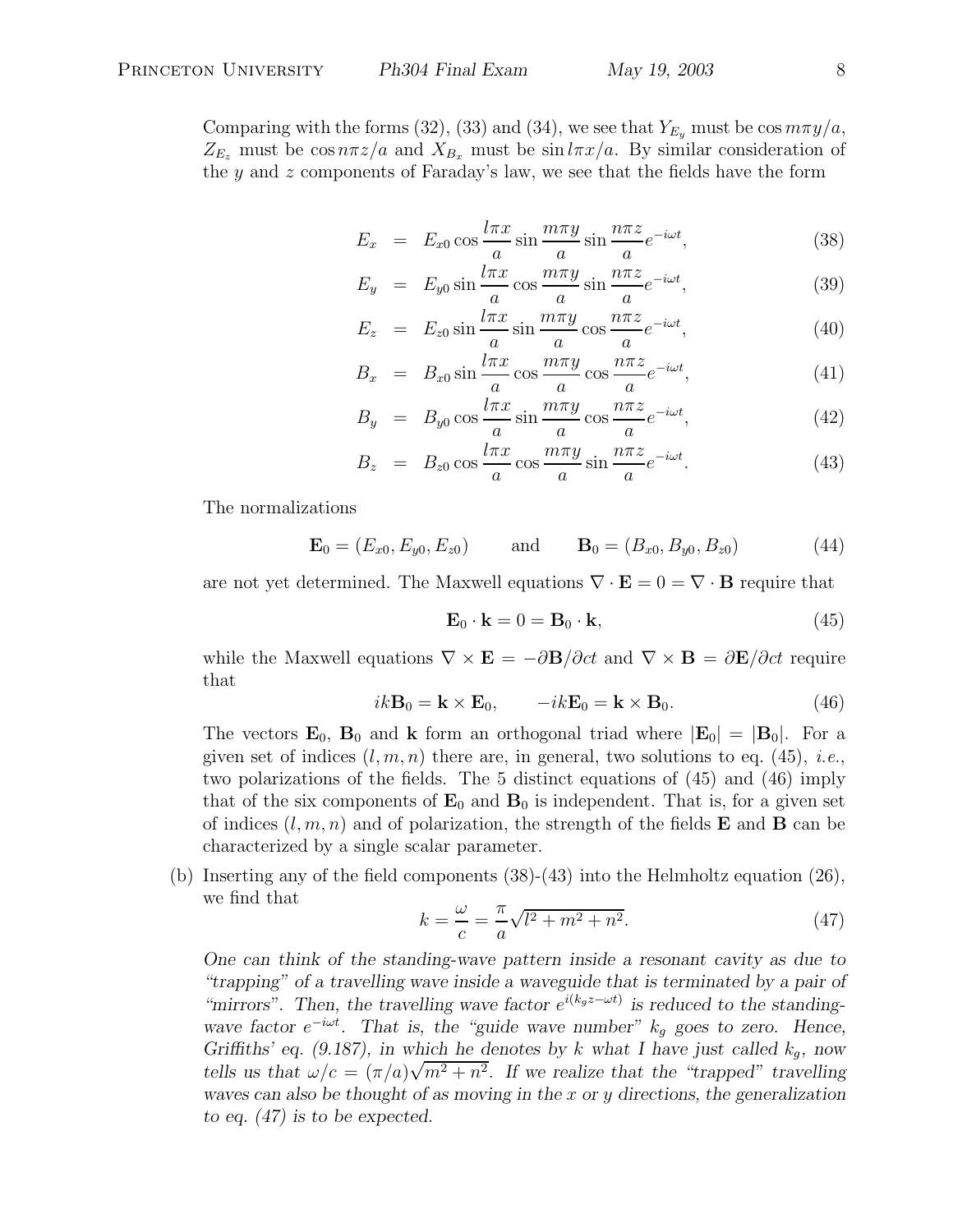(c) The time-average stored energy is

$$
\langle U \rangle = \frac{1}{2} \int \frac{|\mathbf{E}|^2 + |\mathbf{B}|^2}{8\pi} d\text{Vol} = \int \frac{|\mathbf{E}|^2}{8\pi} d\text{Vol} = \frac{|\mathbf{E}_0|^2 a^3}{64\pi},\tag{48}
$$

since the average of each of the three spatial factors of any component of **E** is 1/2 over the range of its argument.

(d) We now consider the fields inside the material of the walls, whose conductivity is  $\sigma$ . These fields are small, but nonzero. As a consequence, there are currents in the walls, which then dissipate energy due to Joule heating. We desire a relation for the total energy lost to this Joule heating per cycle. It is possible to calculate the current density **J** in the walls, and integrate  $J^2/\sigma$  to find the energy dissipation. However, is suffices to calculate the Poynting vector,

$$
\mathbf{S} = \frac{c}{4\pi} \mathbf{E} \times \mathbf{B},\tag{49}
$$

just inside the walls, since we know that **S** points into the material, and that all the energy that enters the walls is eventually dissipated.

We recall that inside a good conductor the magnetic field is much larger than the electric field. Indeed, Faraday's law tells us that

$$
i\frac{\omega}{c}\mathbf{B} = i\mathbf{k} \times \mathbf{E},\tag{50}
$$

where inside a good conductor the wave vector **k** is given by

$$
\mathbf{k} = \frac{\hat{\mathbf{k}}}{d}(1+i),\tag{51}
$$

where the skin depth  $d$  is

$$
d = \frac{c}{\sqrt{2\pi\sigma\omega}},\tag{52}
$$

and the unit vector  $\bf{k}$  points normally into the conductor. Thus,

$$
\mathbf{E} = \frac{\omega}{kc}\hat{\mathbf{k}} \times \mathbf{B} = \frac{\omega d}{2c}(1-i)\hat{\mathbf{k}} \times \mathbf{B},
$$
\n(53)

and the time-averaged Poynting vector can be written

$$
\langle \mathbf{S} \rangle = \frac{1}{2} \frac{c}{4\pi} Re(\mathbf{E} \times \mathbf{B}^*) = \frac{\omega d}{16\pi} \hat{\mathbf{k}} |\mathbf{B}|^2, \qquad (54)
$$

Now, the tangential component of the magnetic field is continuous across a boundary, so we can use **B** from eqs. (41)-(43) evaluated at the cavity wall (where **B** is tangential by construction).

The time-averaged energy flow into the cavity walls is therefore

$$
\left\langle \frac{dU}{dt} \right\rangle = \int \left\langle \mathbf{S}_{\text{wall}} \right\rangle \cdot d\mathbf{Area} = \frac{\omega a^2 d}{16\pi} \left| \mathbf{B_0} \right|^2, \tag{55}
$$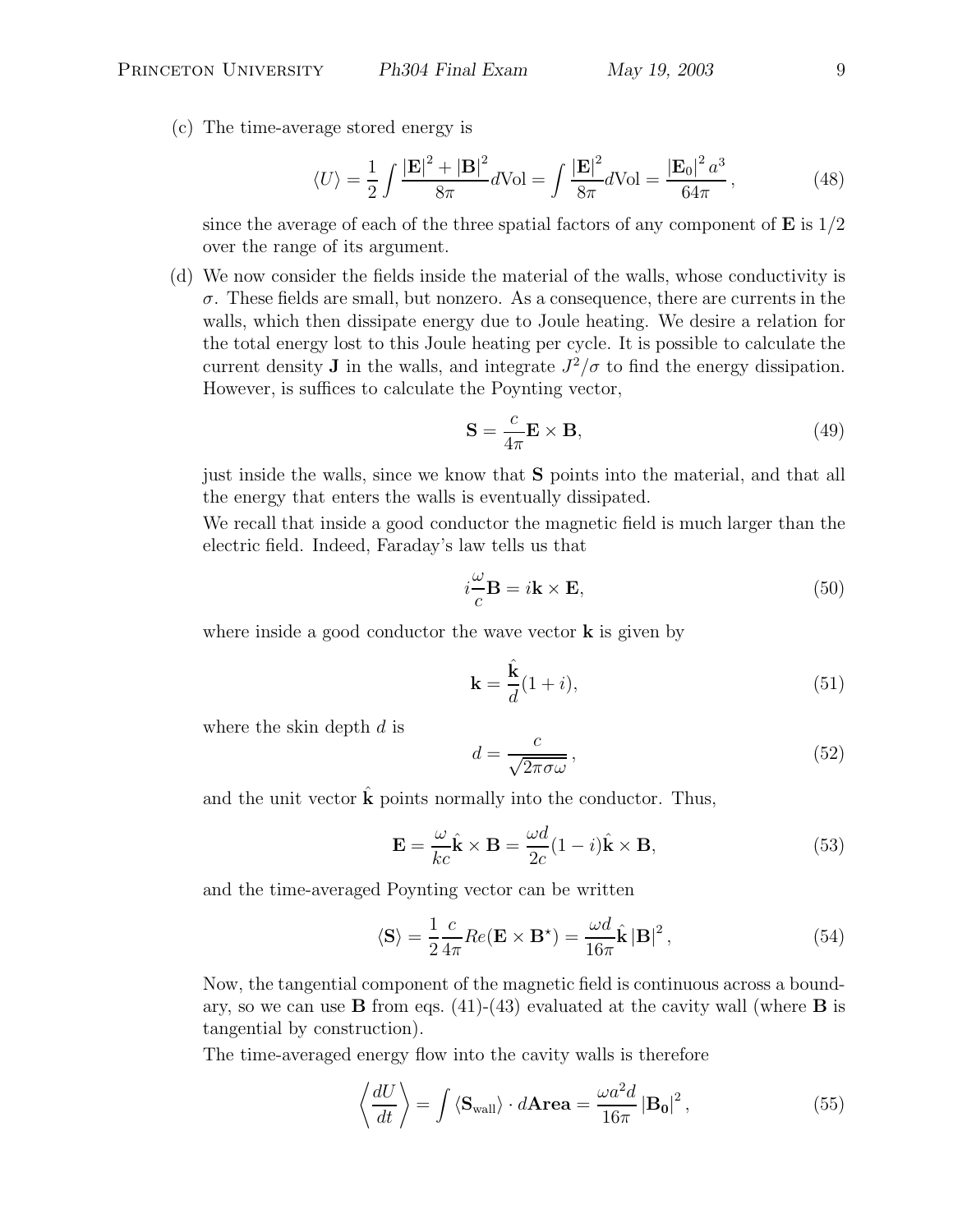The energy dissipated per cycle is  $2\pi/\omega$  times this:

$$
\Delta U_{\text{cycle}} = \frac{a^2 d}{8} |\mathbf{B_0}|^2 = \frac{a^2 d}{8} |\mathbf{E_0}|^2, \qquad (56)
$$

The cavity Q is  $(2\pi \text{ times})$  the ratio of eqs. (48) and (56),

$$
Q = 2\pi \frac{\langle U \rangle}{\Delta U_{\text{cycle}}} = \frac{a}{4d} = \frac{a\sqrt{2\pi\sigma\omega}}{4c}.
$$
 (57)

The cavity Q is independent of the indices  $(l, m, n)$ , and increases as  $\sqrt{\sigma \omega}$ 

3. (a) If we approximate the half-wave dipoles by point dipoles each of strength  $p_0$ , then the dipole moment of the system can be written

$$
\mathbf{p} = \mathbf{p}_0 e^{-i\omega t} = p_0 (\hat{\mathbf{x}} + i\hat{\mathbf{y}}) e^{-i\omega t},
$$
\n(58)

taking the antenna to be aligned along the  $x$  and  $y$  axes. The electromagnetic fields in the far zone are then

$$
\mathbf{B} = k^2 p_0 \frac{e^{i(kr - \omega t)}}{r} \hat{\mathbf{k}} \times (\hat{\mathbf{x}} + i\hat{\mathbf{y}}) \qquad \mathbf{E} = \mathbf{B} \times \hat{\mathbf{k}}.
$$
 (59)

We desire the components of **E** and **B** in spherical coordinates, but it is more convenient to calculate first in rectangular coordinates, where

$$
\hat{\mathbf{k}} = \sin \theta \cos \phi \ \hat{\mathbf{x}} + \sin \theta \sin \phi \ \hat{\mathbf{y}} + \cos \theta \ \hat{\mathbf{z}}.
$$
 (60)

Then,

$$
\hat{\mathbf{k}} \times (\hat{\mathbf{x}} + i\hat{\mathbf{y}}) = -i\cos\theta\hat{\mathbf{x}} + \cos\hat{\mathbf{y}} + (i\sin\theta\cos\phi - \sin\theta\sin\phi)\hat{\mathbf{z}} \n= -i\cos\theta(\sin\theta\cos\phi\hat{\mathbf{r}} + \cos\theta\cos\phi\hat{\theta} - \sin\phi\hat{\phi}) \n+ \cos\theta(\sin\theta\sin\phi\hat{\mathbf{r}} + \cos\theta\sin\phi\hat{\theta} + \cos\phi\hat{\phi}) \n+ (i\sin\theta\cos\phi - \sin\theta\sin\phi)(\cos\theta\hat{\mathbf{r}} - \sin\theta\hat{\theta}) \n= (\sin\phi - i\cos\phi)\hat{\theta} - (\cos\phi + i\sin\phi)\hat{\phi}.
$$
\n(61)

The components of the fields in spherical coordinates are therefore

$$
E_r = B_r = \hat{\mathbf{k}} \cdot \mathbf{B} = 0,
$$
\n(62)

$$
E_{\theta} = B_{\phi} = -p_0 k^2 \frac{e^{i(kr - \omega t)}}{r} \cos \theta (\cos \phi + i \sin \phi), \tag{63}
$$

$$
E_{\phi} = -B_{\theta} = -p_0 k^2 \frac{e^{i(kr - \omega t)}}{r} (\sin \phi - i \cos \phi). \tag{64}
$$

In the plane of the antenna,  $\theta = 90^{\circ}$ , the electric field has no  $\theta$  component, and hence no  $z$  component; the turnstile radiation in the horizontal plane is horizontally polarized. In the vertical direction,  $\theta = 0^{\circ}$  or 180 $^{\circ}$ , the radiation is circularly polarized. For intermediate angles  $\theta$  the radiation is elliptically polarized.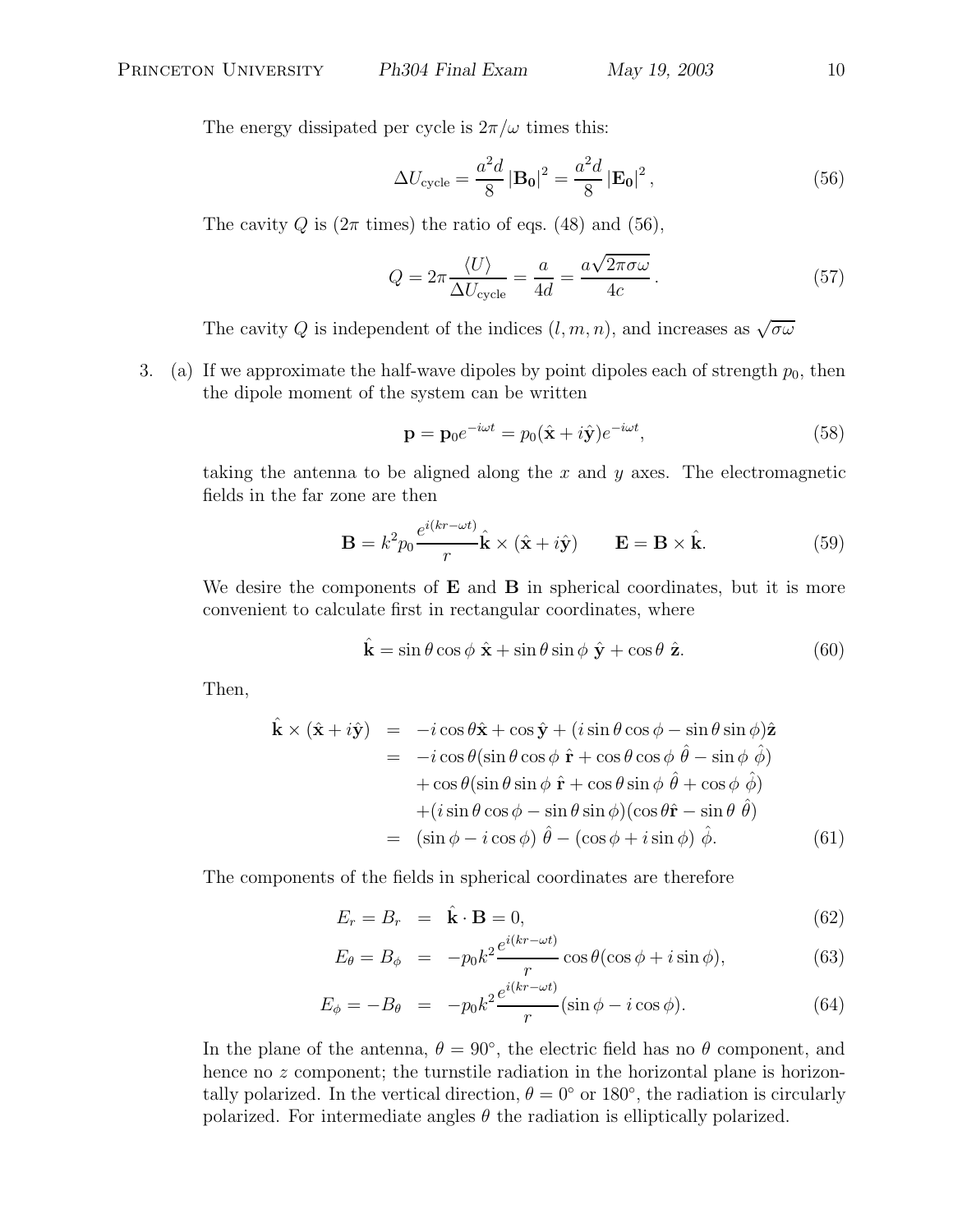The magnitudes of the fields are

$$
E_0 = B_0 = \frac{p_0 k^2}{r} \sqrt{1 + \cos^2 \theta},\tag{65}
$$

so the time-averaged radiation pattern is

$$
\left\langle \frac{dP}{d\Omega} \right\rangle = \frac{cr^2}{8\pi} B_0^2 = \frac{p_0^2 \omega^4}{8\pi c^3} (1 + \cos^2 \theta). \tag{66}
$$

The intensity of the radiation varies by a factor of 2 over the sphere, that is, by 3 dB, as shown below. Compared to other simple antennas, this pattern is remarkably isotropic.



(b) But we can make the pattern even more isotropic by considering a vertical stack of turnstile antennas.

If the center of the turnstile antenna had been at height  $z$  along the  $z$ -axis, the only difference in the resulting electric and magnetic fields would be a phase change by  $kz \cos \theta$  because the path length to the distant observer differs by  $z \cos \theta$ . That is, the fields (62)-(64) would simply be multiplied by the phase factor  $e^{-ikz\cos\theta}$ .

Thus, if we have two turnstile antennas, one whose center is at the origin, and the other whose center is at height z, and we operated them in phase, the fields (62)-(64) would be multiplied by

$$
1 + e^{-ikz\cos\theta}.\tag{67}
$$

The time-averaged radiated power would therefore by eq. (66) multiplied by the absolute square of eq. (67):

$$
\left\langle \frac{dP}{d\Omega} \right\rangle = 2 \frac{p_0^2 \omega^4}{8\pi c^3} (1 + \cos^2 \theta) [1 + \cos(kz \cos \theta)].
$$
 (68)

For example, suppose  $kz = \pi/2$ , *i.e.*, the vertical separation of the two antennas is 1/4 of a wavelength. Then, the peak of the radiation pattern is only 1.08 times